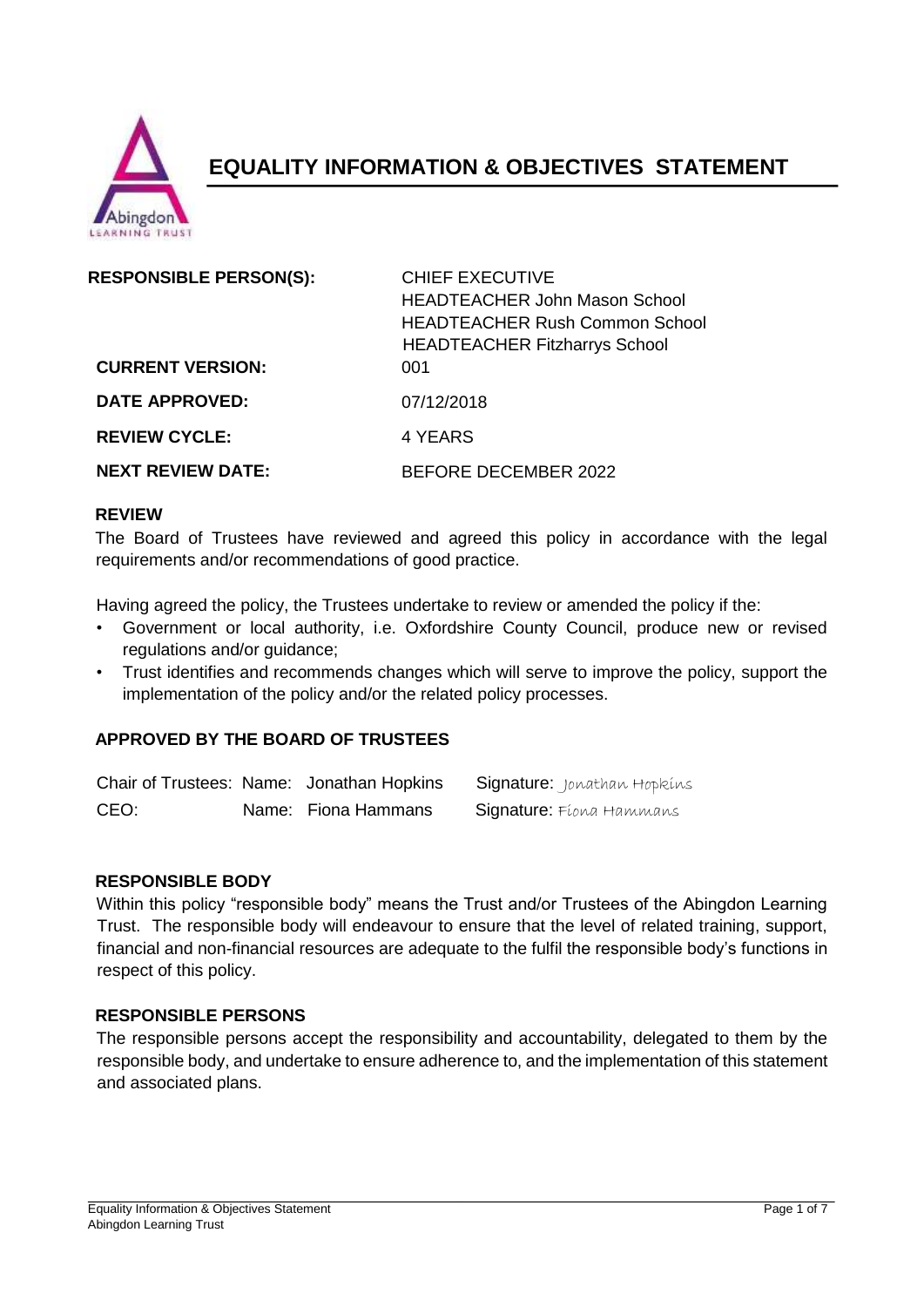## **CONTENTS** Page 1.0 Legal Duties 3 2.0 Guiding Principles 3 1) All Learners Are Of Equal Value 2) We Recognise, Welcome and Respect Diversity 3) We Foster Positive Attitudes, Relationships and A Shared Sense of Belonging 4) We Observe Good Equalities Practice, Including Staff Recruitment, Retention and **Development** 5) We Aim To Reduce And Remove Existing Inequalities and Barriers 6) We Consult and Involve Widely 7) We Strive To Ensure That Society Will Benefit 8) We Base Our Policies and Evidence On Sound Evidence 9) We Set Specific and Measurable Objectives  $3.0$  The Curriculum  $5$

| <b>U.U THE OUTIGUIL</b>                    | ັ              |
|--------------------------------------------|----------------|
| 4.0 Ethos & Organisation                   | 5              |
| 5.0 Addressing Prejudice Related Incidents | 5              |
| 6.0 Roles & Responsibilities               | 6              |
| 7.0 Communication                          | $\overline{7}$ |
| 8.0 Breaches Of Policy                     |                |

#### 1.0 **LEGAL DUTIES**

The responsible body accepts its duties under the Equality Act 2010 to:

- remove or minimise disadvantages suffered by persons, either by unlawful discrimination, harassment and victimisation, by taking steps to meet their needs and supporting them to participate in activities, by advancing equality of opportunity and fostering good relations in relation to the individual's age, disability; gender reassignment, pregnancy and maternity, race, religion or belief, sex and sexual orientation;
- tackle prejudice, and promote understanding by educating members of the school community on differences and fostering good relations between different groups; Education and Inspections Act 2006 to promote community cohesion.
- 1.2 The responsible body recognises that its duties reflect international human rights standards as expressed in the UN Convention on the Rights of the Child, the UN Convention on the Rights of People with Disabilities, and the Human Rights Act 1998.
- 1.3 The responsible body recognises that new Positive Action provisions in the Equalities Act 2010 permits schools to target measures that are designed to alleviate disadvantages experienced by, or to meet the particular needs of, pupils with particular protected characteristics. If a school decides to use these the responsible person, on behalf of the responsible body, will ensure that it is a proportionate response to achieve the relevant aim.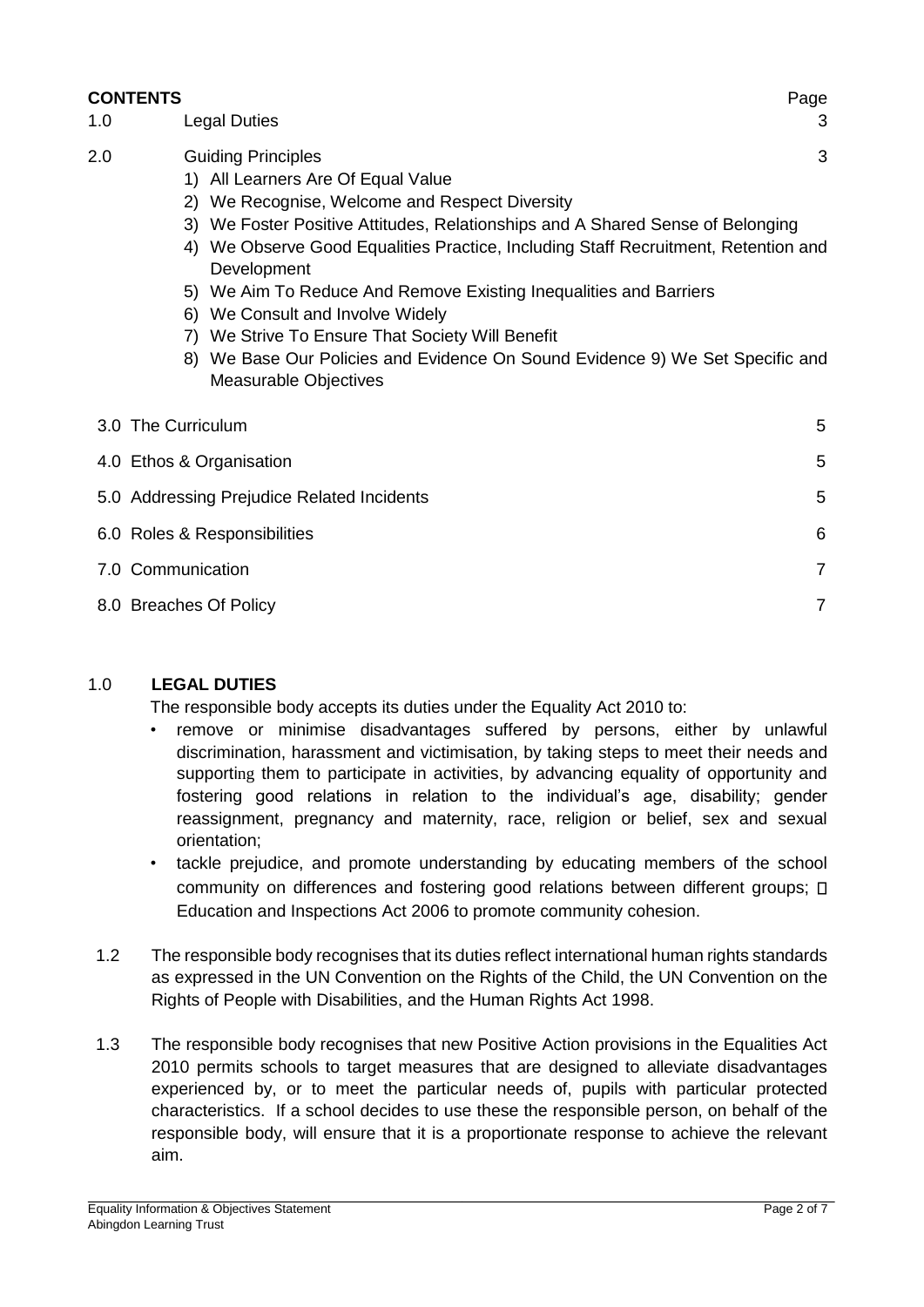### 2.0 **GUIDING PRINCIPLES**

In fulfilling its legal obligations, the responsible body has identified, agreed and adopted seven guiding principles:

- 1) All Learners Are Of Equal Value
- 2) We Recognise, Welcome and Respect Diversity
- 3) We Foster Positive Attitudes, Relationships and A Shared Sense Of Belonging
- 4) We Observe Good Equalities Practice, Including Staff Recruitment, Retention and **Development**
- 5) We Aim To Reduce and Remove Existing Inequalities and Barriers
- 6) We Consult and Involve Widely
- 7) We Strive To Ensure That Society Will Benefit
- 8) We Base Our Policies and Evidence On Sound Evidence 9) We Set Specific and Measurable Objectives

#### Guiding Principle 1: **ALL LEARNERS ARE OF EQUAL VALUE**

All learners and potential learners, and their parents, carers and guardians are of equal value whether or not they are disabled and regardless of their:

- ethnicity, culture, national origin or national status;
- gender and gender identity;
- $r$ eligious or non-religious affiliation or faith background;  $\square$  sexual identity.

#### Guiding Principle 2: **WE RECOGNISE, WELCOME & RESPECT DIVERSITY**

The adoption and implementation of policies, procedures and activities must not discriminate but must nevertheless take account of differences of lifeexperience, outlook and background, and in the kinds of barrier and disadvantage which people may face, in relation to:

- disability, so that reasonable adjustments are made;
- ethnicity, so that different cultural backgrounds and experiences of prejudice are recognised;
- gender, so that the different needs and experiences of girls and boys, and women and men, are recognised;  $\Box$  religion, belief or faith background;  $\square$  sexual identity.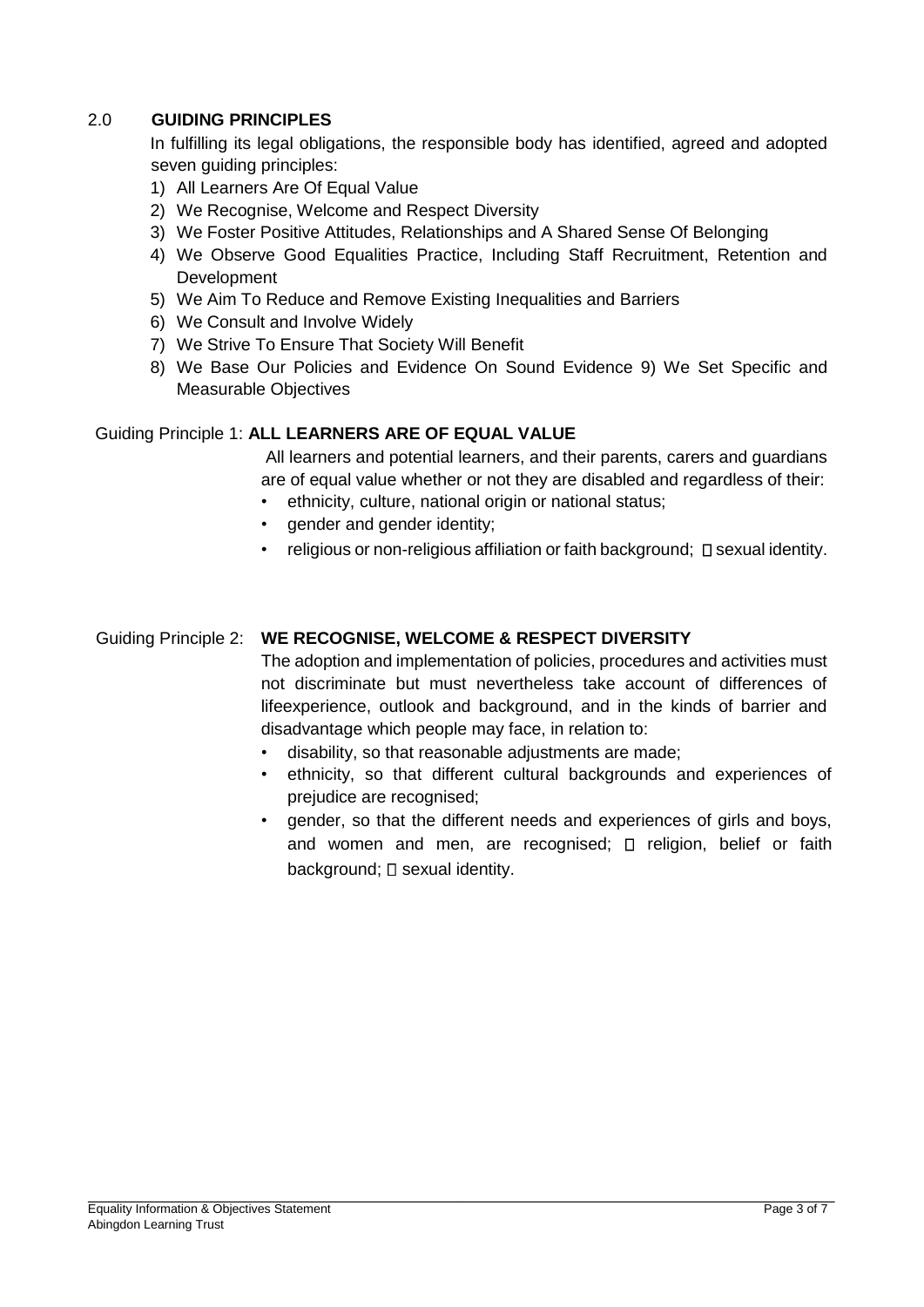### Guiding Principle 3: **WE FOSTER POSITIVE ATTITUDES, RELATIONSHIPS & A SHARED SENSE OF BELONGING**

Policies, procedures and activities should promote:

- positive attitudes towards disabled people, good relations between disabled and non-disabled people, and an absence of harassment of disabled people;
- positive interaction, good relations and dialogue between groups and communities different from each other in terms of ethnicity, culture, religious affiliation, national origin or national status, and an absence of prejudice-related bullying and incidents;
- mutual respect and good relations between boys and girls, and women and men; and an absence of sexual and homophobic harassment.

### Guiding Principle 4: **WE OBSERVE GOOD EQUALITIES PRACTICE, INCLUDING STAFF RECRUITMENT, RETENTION & DEVELOPMENT**

Policies and procedures should benefit all employees and potential employees regardless of:

- whether or not they are disabled;
- their ethnicity, culture, religious affiliation, national origin or national status

### Guiding Principle 5: **WE AIM TO REDUCE AND REMOVE EXISTING INEQUALITIES & BARRIERS**

In addition to avoiding or minimising possible negative impacts of policies, we take opportunities to maximise positive impacts by reducing and removing inequalities and barriers that may already exist between:

- disabled and non-disabled people;
- people of different ethnic, cultural and religious backgrounds;  $\Box$ girls and boys, women and men.

#### Guiding Principle 6: **WE CONSULT & INVOLVE WIDELY**

Engaging with a range of groups and individuals will serve to ensure that those who are affected by a policy or activity are consulted and involved in the design of new policies, and in the review of existing ones. We consult and involve:

- disabled people as well as non-disabled;
- people from a range of ethnic, cultural and religious backgrounds;  $\Box$ both women and men, and girls and boys;  $\Box$  gay people as well as straight.

#### Guiding Principle 7: **WE STRIVE TO ENSURE THAT SOCIETY WILL BENEFIT**

Policies and activities should benefit society as a whole, both locally and nationally, by fostering greater social cohesion, and greater participation in public life of:

• disabled people as well as non-disabled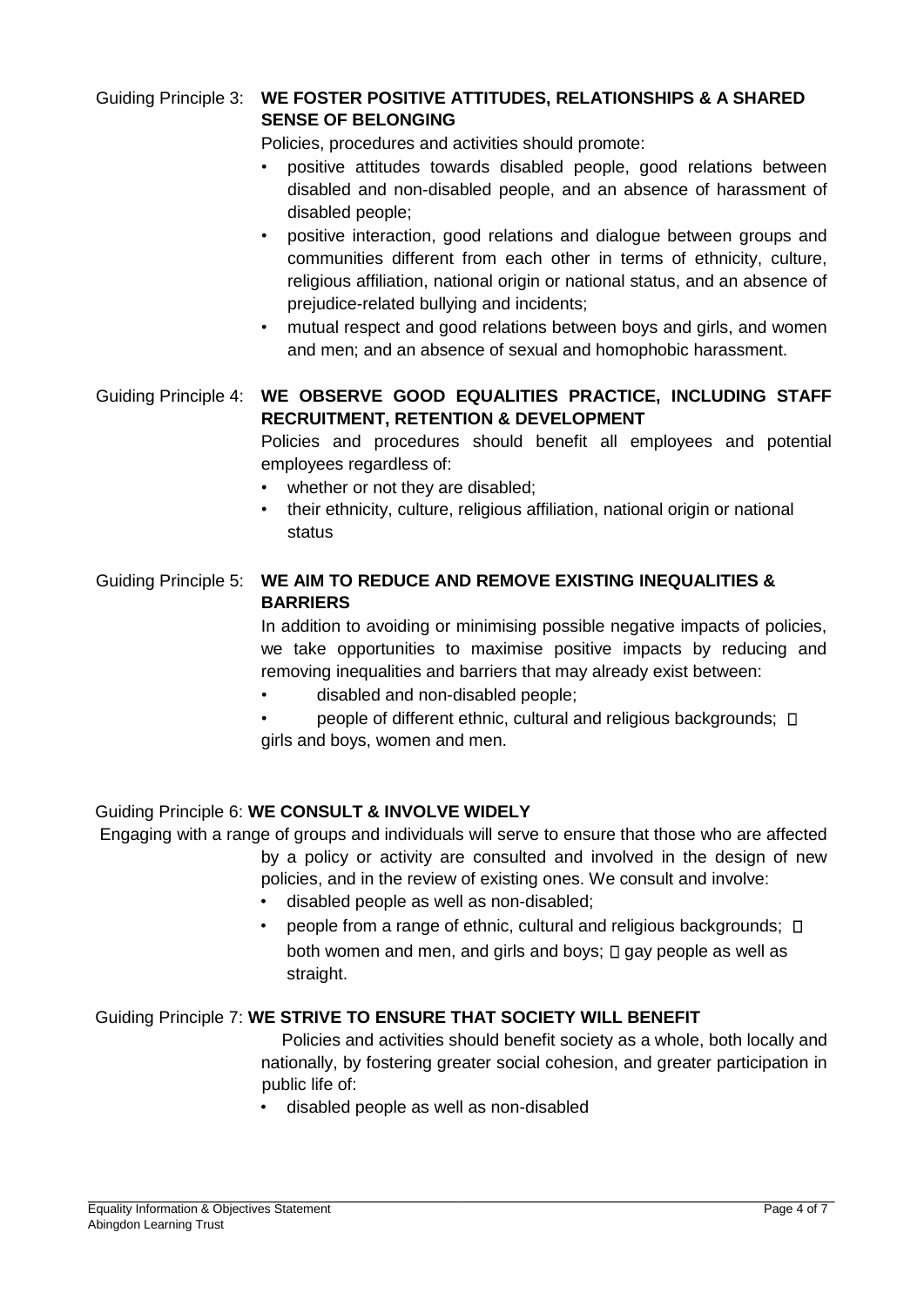• people of a wide range of ethnic, cultural and religious backgrounds  $\Box$  both women and men, girls and boys  $\Box$  gay people as well as straight.

### Guiding Principle 8: **WE BASE OUR POLICIES & EVIDENCE ON SOUND EVIDENCE**

We maintain and publish quantitative and qualitative information which shows our compliance

with the public sector equality duty (PSED) set out in clause 149 of the Equality Act 2010, and on the basis of which we decide on specific and measurable objectives.

Evidence relating to equalities is integrated into our self-evaluation documentation.

### Guiding Principle 9: **WE SET SPECIFIC & MEASURABLE OBJECTIVES**

Schools formulate specific and measurable objectives:

- based on the consultations undertaken and the evidence collected and collated;
- taking into account national and local priorities and issues, as appropriate.

#### <span id="page-4-0"></span>3.0 **THE CURRICULUM**

On behalf of the responsible body, the responsible person keeps each curriculum subject or area under review in order to ensure that teaching and learning reflects, supports and upholds the responsible body's guiding principles.

#### <span id="page-4-1"></span>4.0 **ETHOS & ORGANISATION**

On behalf of the responsible body, the responsible person will ensure the guiding principles apply to the full range of school policies and practices, including those that are concerned with:

- pupils' progress, attainment and achievement;
- pupils' personal development, welfare and well-being;
- teaching styles and strategies;
- admissions and attendance;
- staff recruitment, retention and professional development;
- care, guidance and support;
- behaviour, discipline and exclusions;
- working in partnership with parents, carers and quardians:  $\Box$  working with the wider community.

#### <span id="page-4-2"></span>5.0 **ADDRESSING PREJUDICE RELATED INCIDENTS**

The responsible body is opposed to all forms of prejudice that stand in the way of fulfilling the legal duties:

- prejudices around disability and special educational needs;
- prejudices around racism and xenophobia, including those that are directed towards religious groups and communities, for example antisemitism and Islamophobia, and those that are directed against Travellers, migrants, refugees and people seeking asylum;
- prejudices reflecting sexism and homophobia.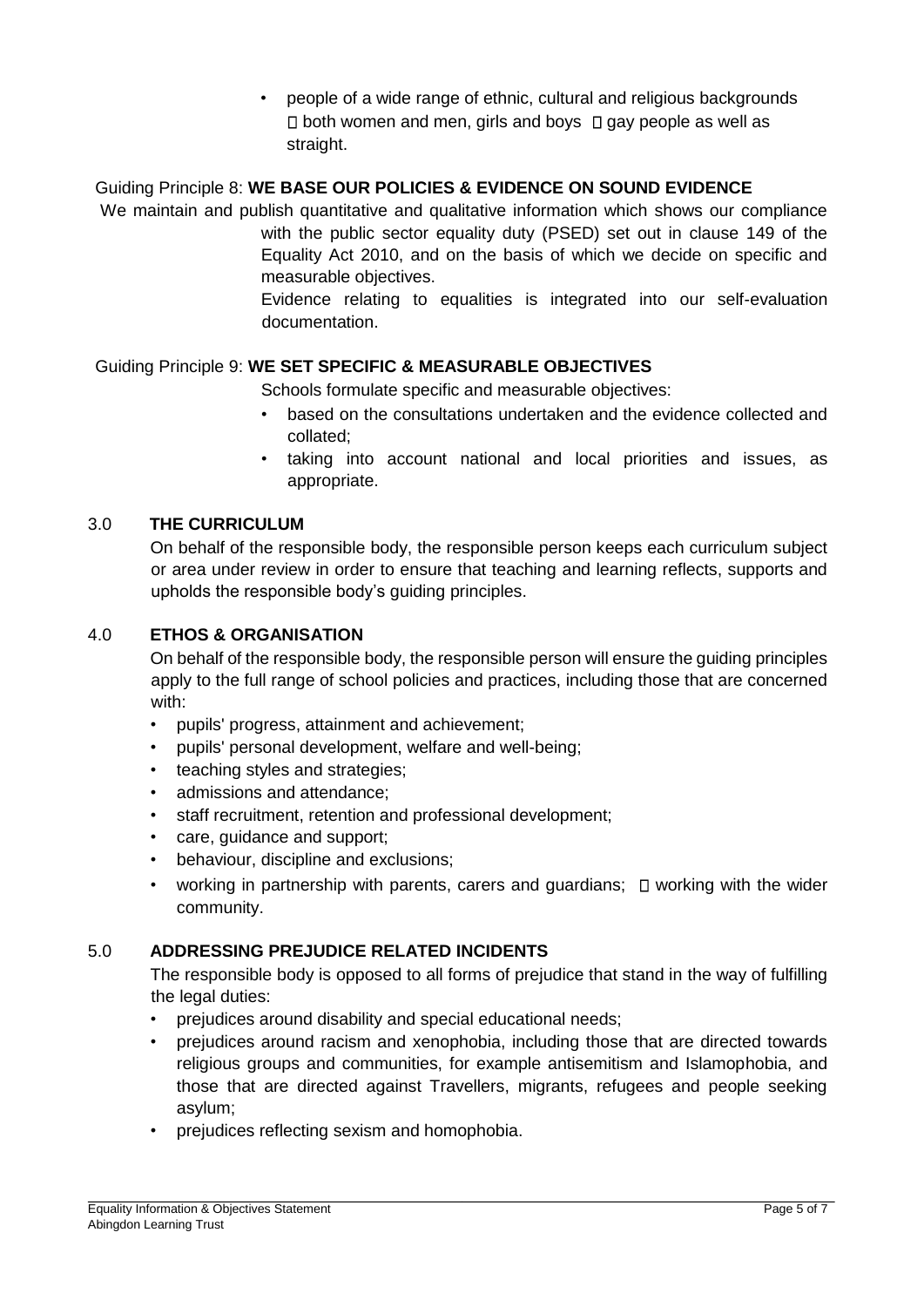5.1 The responsible person will report, regularly , to the responsible body about the numbers, types and seriousness of prejudice-related incidents in their school and how such matters have or are being managed.

### <span id="page-5-0"></span>6.0 **ROLES & RESPONSIBILITIES**

The responsible body believes that promoting equality is the responsibility of everyone in the school community:

| <b>Community Members</b>                                     | <b>Responsibilities</b>                                                                                                                                                                                                                                                                                                                                                                                                                                                                                                                                                                                                                                                               |
|--------------------------------------------------------------|---------------------------------------------------------------------------------------------------------------------------------------------------------------------------------------------------------------------------------------------------------------------------------------------------------------------------------------------------------------------------------------------------------------------------------------------------------------------------------------------------------------------------------------------------------------------------------------------------------------------------------------------------------------------------------------|
| Board of Trustees &<br>each school's Local<br>Governing Body | $\Box$ To involve and engage the whole school community in<br>welcoming diversity and identifying and understanding<br>equality barriers and setting objectives to address these.                                                                                                                                                                                                                                                                                                                                                                                                                                                                                                     |
| <b>Chief Executive &amp;</b><br><b>Headteachers</b>          | To involve and engage the whole school community in<br>$\bullet$<br>welcoming diversity and identifying and understanding<br>equality barriers and setting objectives to address these.<br>To uphold and promote key messages to staff, parents and<br>$\bullet$<br>pupils about equality and what is expected of them and can<br>be expected from the school in carrying out its day to day<br>duties. Ensuring that the whole school community receives<br>adequate training to meet the need of delivering equality,<br>including pupil awareness.<br>To ensure that all staff are aware of their responsibility to<br>$\bullet$<br>record and report prejudice related incidents. |
| <b>School Senior</b><br>Management Team                      | To support the Chief Executive and headteacher in the<br>$\bullet$<br>execution of their responsibilities.<br>To ensure fair treatment and access to services and<br>$\bullet$<br>opportunities.<br>To ensure all staff are aware of their responsibility to record<br>and report prejudice related incidents.                                                                                                                                                                                                                                                                                                                                                                        |

| <b>Teaching Staff</b> | П | To support the responsible body, responsible person, school<br>and the local governing body in delivering a fair and equitable<br>service to all stakeholders. |
|-----------------------|---|----------------------------------------------------------------------------------------------------------------------------------------------------------------|
|                       | П | To help in delivering the right outcomes for pupils.                                                                                                           |
|                       | П | To uphold the commitment made to pupils and parents/carers<br>on how they can be expected to be treated.                                                       |
|                       | П | To design and deliver an inclusive curriculum.                                                                                                                 |
|                       | П | To be aware of your responsibility to record and report<br>prejudice related incidents.                                                                        |
| Non-Teaching Staff    | П | To support the responsible body, responsible person, school<br>and the local governing body in delivering a fair and equitable<br>service to all stakeholders. |
|                       | П | To uphold and promote the commitment made by responsible<br>person as to how pupils and parents/carers can be expected<br>to be treated.                       |
|                       | П | To support colleagues within the school community.                                                                                                             |